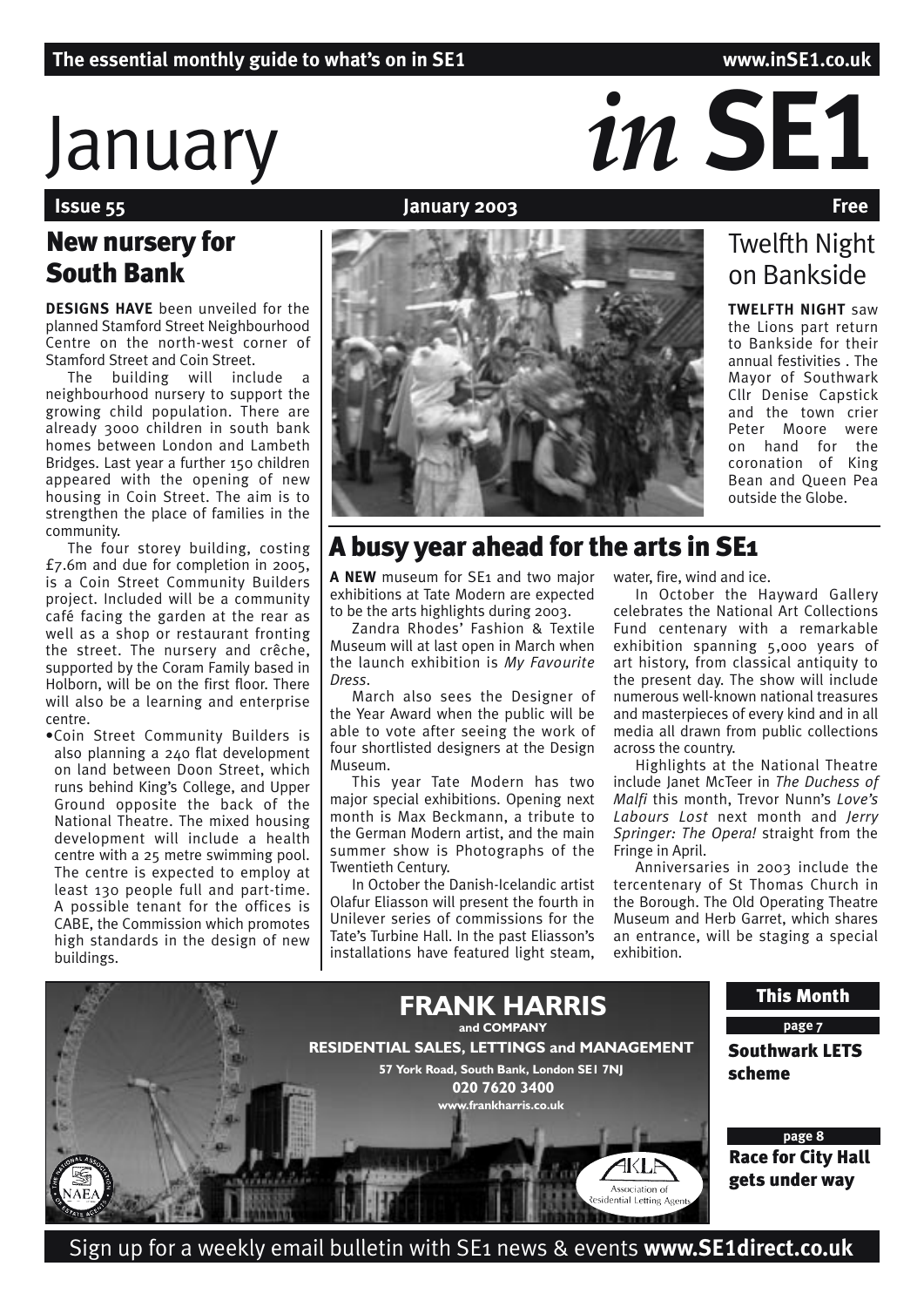# *in* **SE1**

27 Blackfriars Road London SE1 8NY

TEL 020 7633 0766 FAX 020 7401 2521

newsdesk@*in***SE1**.co.uk

WEB www.*in***SE1**.co.uk © 2003 Bankside Press

EDITOR

Leigh Hatts

**2**

PRODUCTION EDITOR James Hatts

**CONTRIBUTORS** Farouk Campbell Anne Critchley Crystal Lindsay Marion Marples

PRINTED BY Copyprints Ltd, 1 Talbot Yard, SE1 1YP

# **Advertising**

For details of our competitive rates call us for a rate card on 020 7633 0766.

# **Subscriptions**

To subscribe for 12 issues please send a cheque for £6 to the address above, made payable to *in* **SE1**.

# **Listings**

Details of events to be considered for inclusion next month should be sent by 18 January to the Listings Editor at the above address, or by fax or email.

# **Please note**

Every effort is made to ensure accuracy but all details are subject to alteration – no responsibility can be accepted for any inaccuracies.

# **South Bank Centre**

We do not have space to list all events at the South Bank Centre. Full details can be found in the Centre's *Southbank* magazine and at *www.sbc.org.uk*

# **Next Month**

- Tate & Egg Live
- Half Term Events
- Love's Labours Lost
- Lunchtime music •Available 31 January
- with a fresh new look for our fifth birthday year

# St Jude's Playgroup facing closure

**WHILST PLANS** are discussed for a new South Bank nursery, St Jude's Pre-school Playgroup is facing closure due to a continuing drop in the number of children attending.

The playgroup has provided a transitional link between home and school for under fives since it was opened in 1960 by Save the Children. It is now a committee managed group with funding from the Pre-school Learning Alliance, Southwark Council and fees.

The playgroup wishes to continue its commitment to the needs of children and to the principle that parents are their children's first and most

# Topolski makeover

**THE 100** foot painting of the Coronation by South Bank artist Feliks Topolski is to go on display to mark the 50th anniversary of the Coronation. The frieze, commissioned in 1953 by Prince Philip, will go on show during the opening of Buckingham Palace next summer. Meanwhile the artist's son Dan has plans to relaunch the Topolski exhibition in Concert Hall Approach.

important educators. St lude's Playgroup works with parents, supporting them in the management of their children's behaviour and in activities, which can also be a source of enjoyment and learning at home.

- •Recent research shows that the first few years of a child's life represent a period of very rapid development. St Jude's Playgroup offers play and learning opportunities that help children reach their full potential and provides a foundation for future success.
- •St Jude's Playgroup in St George's Road can be contacted on 020 7928 4534 or email: *stjudesca@aol.com*

**THE FORMER** Coronet Cinema at the Elephant & Castle will reopen at Easter as a venue for major events and all night parties. A nightclub for up to Coronet to reopen

2000 people will be open until 3am on weekdays and all night to 7am at weekends. There will also be a concert hall and a cinema. The full building has not been in use since the 1920s. The cinema's Art Deco features are being restored.

# Congestion Charge countdown begins

**BOOKMAKER WILLIAM** Hill is offering odds of 4-1 that the Congestion Charge will be scrapped by the end of this year.

The scheme comes into operation at 7am on Monday 17 February. It will cost £5 a day to enter the central London zone between 7am and 6.30pm on Mondays to Fridays. Those living within the boundary in SE1 will receive a 90% discount to move a car daily.

Concern has been expressed by residents' groups about a possible build-up of traffic just outside the boundary near Bermondsey Station and in Kennington which will be divided by the zone boundary. Tower Bridge, on the boundary, is expected to carry increased traffic as drivers seek to avoid the City.

Lambeth MP Kate Hoey has warned that a number of teachers are intending to resign rarther than pay extra to drive to their schools. However, a recent opinion poll suggests that nearly half of Londoners now support the charge. •*www.cclondon.com*

# **SE1 Snippets > > > > >**

**CHORAL EVENSONG LIVE** Choral Evensong at Southwark Cathedral will be broadcast on BBC Radio 3 on Wednesday 15 January at 4pm. It is the boys' choir that will be singing although Southwark has also recently formed a girls' choir. During a recent broadcast from Salisbury Cathedral listeners were left to guess whether the choristers were boys or girls.

**JUBILEE WALKWAY PANEL** The Duke of Gloucester, as Patron of the Jubilee<br>Walkway Trust, has Walkway<br>unveiled an updated panoramic panel on the Thames Path near London Bridge City Pier. The stainless steel indicator first unveiled in 1991, similar to one on Bankside, highlights the buildings on the City bank opposite including Custom House and St Magnus Church.

**LONDON EYE MAINTENANCE** The London Eye will be closed from 6 to 26 January for maintenance. British Airways, Tussauds Group and Marks Barfield, the shareholders of the giant observation wheel are working on plans to refinance the £88m loan to build the wheel that carries a hefty 24% annual interest charge, making it near impossible for the London Eye to be profitable.

**FISH PLANS CHANGES**

The relaunched Fish! restaurant in Borough Market is seeking to add a new service block and extend its space by building across a market alley off Cathedral Street. The freestanding fishmongers would go as part of the plan. There has been much criticism of the main building's rear which can be seen from the main cathedral entrance.

Public meeting to discuss

# Jubilee Gardens

Kate Hoey, MP, Simon Hughes, MP and Councillor Peter Truesdale, Leader of Lambeth Council, invite you to a public meeting to discuss the latest developments on Jubilee Gardens.

Following the meeting last summer, CABE (the Commission for Architecture and the Built Environment) has published detailed recommendations for taking the project forward. The meeting will provide details of their recommendations and proposals for management of the Gardens. All welcome.

Thursday 30 January 2003, 7pm, King's College, Franklin Wilkins Building, Stamford Street, SE1

Nearest tube: Waterloo**.** Creche available, please book in advance. T 020 7202 6900 Supported by South Bank Partnership, 103 Waterloo Road, SE1 8UL



**SOUTH BANK DAIRWINGHT**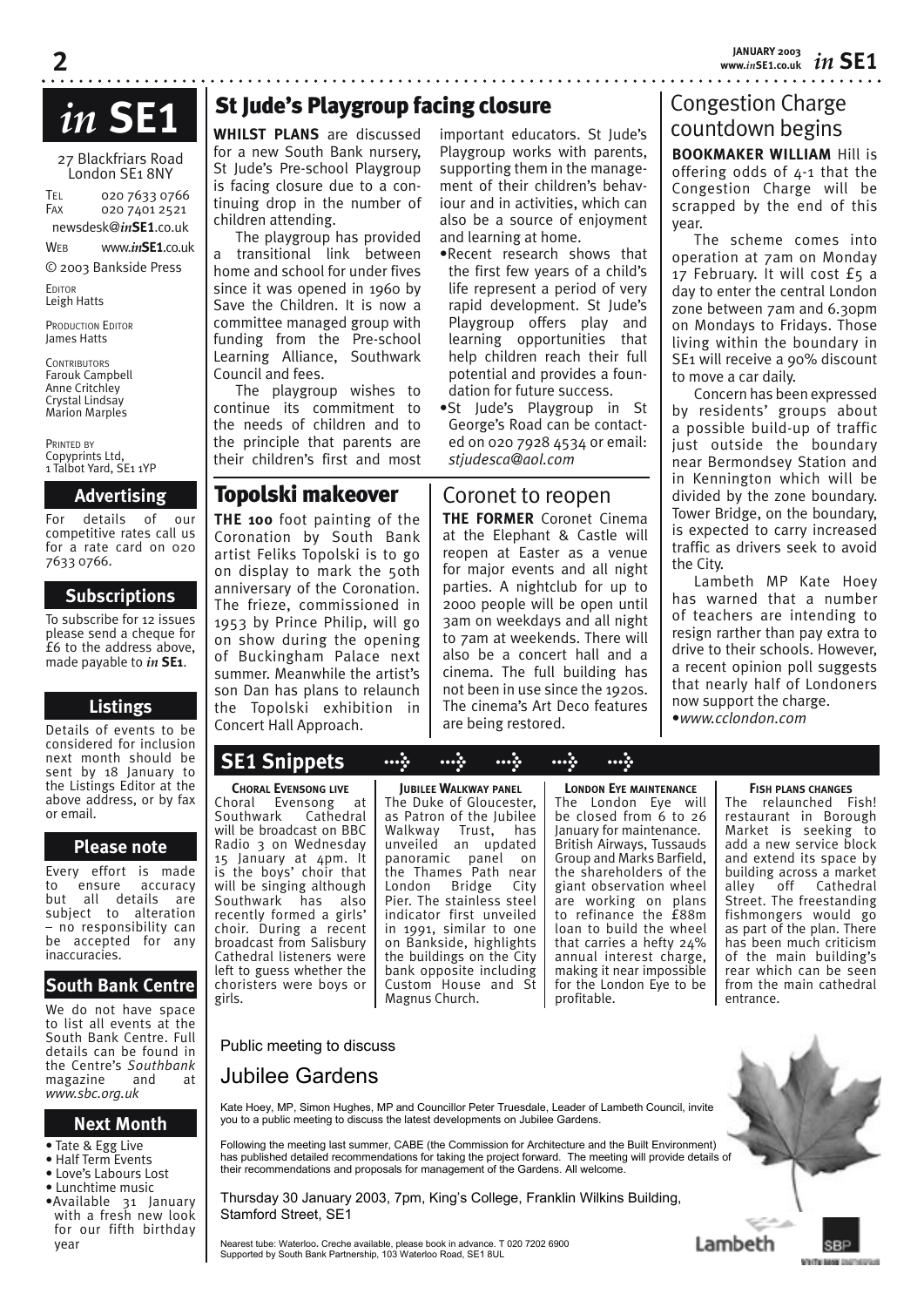# Tate & Egg Live set to start with a bang

**CHINESE FIREWORKS** expert Cai Guo-Qiang is planning to send a line of white fire across the Thames and up the Tate's tower.

The one minute display, taking place on Friday 31 January at 6.30pm, will herald both the Chinese New Year and the Tate & Egg Live arts season at Tate Modern. The gallery and its cafés will stay open late on the night.

Tate & Egg Live is an innovative series of live arts events created in partnership with online bank Egg involving works by and collaborations between distinguished artists.

Inspired by the the current Anish Kapoor installation, Arvo Pärt has written a new orchestral work, 'Lament Tate', drawing on Kapoor's theme of Marsyas, and on his own experience of the sculpture. Designed to take place in the Turbine Hall, the performance in early February will feature musicians from London Sinfonietta and the Royal Academy of Music.

•T 020 7316 4709

about local events & groups.

•*www.tateandegglive.com*

 **SE1 Snippets > > > > >**

# Anglicans leave SE1

**THE ANGLICAN** Communion HQ is leaving Waterloo Road for Paddington by the end of 2003. The secretariat of the worldwide church, the Anglicans beyond the Church of England, has been at Partnership House for 14 years. The new offices are in a convent with a lease at a peppercorn rent. The Waterloo base has proved handy for liaison with nearby Lambeth Palace.

**VICKY LAWRENCE** is stepping down as Director of Bankside Open Spaces Trust. "I will have been working in Bankside for 5 years and I have absolutely loved it but it is time to move on so that I can have a change" says Lawrence who will leave at the end of March. Her immediate plan is to research park management in the US and Canada. BOST director to leave

• *www.bost.org.uk*

# Bermondsey restaurant changes

**A NEW** restaurant called The Bermondsey Kitchen has opened opposite the church in Bermondsey Street.

Owner-manager Dela Foster has hired as Head Chef Ruth Quinlan who moved from The Eagle next to *The Guardian* in Farringdon Road.

The big feature is a Turkishstyle grill installed to allow both to follow their passion of 'cooking with fire'. Dela spent a year looking for the right location for her restaurant. "Then I found Bermondsey Street" she says. "I fell in love with the church and rectory across the street from our site as soon as I saw them."

- The nearby Honest Cabbage restaurant shut down when owners Fred and Alex posted a notice on the window admitting that expansion to The Cut with the Honest Goose had been a mistake. The Cabbage opened in 1997 to rave reviews and strong support from staff at nearby Guy's Hospital. The couple also wished the Bermondsey Kitchen well.
- •Both restaurants have been the subject of much debate on the London SE1 website forum at *www.London-SE1.co.uk/ forum*
- •See page 4 for our *Eating Out* feature



**3**

**"THE ELEPHANT** & Castle comes alive when the sun goes down" begins one chapter in Rupert Smith's novel *Fly on the Wall* (GMP  $E(9.99)$ . ITV1's *The Borough* has entertained us but here it is the Elephant which is being filmed and by a less responsible team. The author lives in SE1 so you can speculate on the real name of St Agatha's School and the Prince of Wales pub which has a resident page three girl. But the bus route, shopping centre, "tunnels stinking of piss" and newspaper stand opposite Princess Street are all familiar. Maybe some of the characters will be familiar to some. The dialogue is very good and convincing and Rupert Smith uses his inside knowledge of the media to good effect. This is an enjoyable story but also a warning against appearing on television.

•All the books featured in this column can be purchased online by visiting our website *www.inSE1.co.uk/books* LEIGH HATTS



|                                                                                                                                                                                                                                                                                                                                                                                                                                                              |                                                                                                                                                                                                                                                                                                                                                                                                                                                                                                           | n                                                                                                                                                                                                                                                                                                                                                                                                              |                                                                                                                                                                                                                                                                                                                                                                                                                                              |
|--------------------------------------------------------------------------------------------------------------------------------------------------------------------------------------------------------------------------------------------------------------------------------------------------------------------------------------------------------------------------------------------------------------------------------------------------------------|-----------------------------------------------------------------------------------------------------------------------------------------------------------------------------------------------------------------------------------------------------------------------------------------------------------------------------------------------------------------------------------------------------------------------------------------------------------------------------------------------------------|----------------------------------------------------------------------------------------------------------------------------------------------------------------------------------------------------------------------------------------------------------------------------------------------------------------------------------------------------------------------------------------------------------------|----------------------------------------------------------------------------------------------------------------------------------------------------------------------------------------------------------------------------------------------------------------------------------------------------------------------------------------------------------------------------------------------------------------------------------------------|
| <b>ITV's DACRE TO LCP</b><br>Former ITV News editor<br>Nigel Dacre,<br>brother<br>of Daily Mail editor<br>Paul Dacre, has been<br>dean<br>appointed<br>0f<br>London College<br>the<br>of Printing's school of<br>media. His first task will<br>be to oversee the school's<br>move from its current<br>home in Clerkenwell's<br>Back Hill to new from<br>premises with the rest of<br>the LCP at the Elephant<br>and Castle.                                  | <b>IUBILEE GARDENS PLEDGE</b><br>Michael Lynch, the new<br>South Bank Centre Chief<br>Executive, has pledged to<br>see that the condition of<br>Jubilee Gardens<br>is is<br>improved and maintained.<br>Speaking to the South<br>Bank Forum about his<br>first weeks in office after<br>arriving from the Sydney<br>Opera House, he said<br>that he wished work to<br>start as soon as possible<br>so that the Gardens could<br>become "a good park".                                                     | <b>WORST BUS ROUTE</b><br>The Elephant & Castle<br>has London's worst bus<br>service. The 322 which<br>runs to Crystal Palace<br>via Vauxhall, has been<br>declared the worst route<br>in the capital with many<br>passengers complaining<br>of having to wait at bus<br>stops for over an hour.<br>Transport for London<br>spokesman John Asmore<br>says: "We will get it<br>right."<br>•www.tfl.gov.uk/buses | <b>ORGANIC COMPOST</b><br>will<br>SE <sub>1</sub><br>be<br>soon<br>producing<br>its<br>own<br>organic compost to feed<br>its re-greening. Borough<br>Market has teamed up<br>with local environmental<br>consultants CRISP to<br>collect fruit and vegetable<br>waste as part of a pilot<br>scheme funded by Better<br>Bankside. The<br>first<br>compost could be used<br>around Borough Market<br>itself this spring.<br>•CRISP: see page 8 |
| elephant angels<br><b>BE A VOLUNTEER!</b><br>You can gain new skills, make<br>new friends, help a neighbour<br>and improve your job prospects<br>You decide when to help<br>and how much time to give<br>Everyone has something to offer,<br>however small it may seem. You<br>could help someone settle into<br>a new club by going with them<br>till they gain confidence, or take<br>someone to sign up for a training<br>course, or give out information | <b>Elephant Angels is a project</b><br>funded by Elephant Links SRB<br>to support local residents to<br>improve their lives.<br>We listen to the people we meet,<br>help them find solutions to their<br>problems and carry them out.<br>No issue is too large or too small.<br>How to join? If you live in SE1,<br>SE11 or SE17, call 020 7921<br>0361 and ask for an applica-<br>tion pack.<br>As a Volunteer, we will help you<br>with travel and lunch expenses<br>Find us at Blackfriars Settlement. | SE1 Direct 1<br>Are you missing out on our weekly update<br>on SE1 news and events?<br>Sign up now at www.SE1direct.co.uk                                                                                                                                                                                                                                                                                      |                                                                                                                                                                                                                                                                                                                                                                                                                                              |

Find us at Blackfriars Settlement, 1-5 Rushworth Street SE1 0RB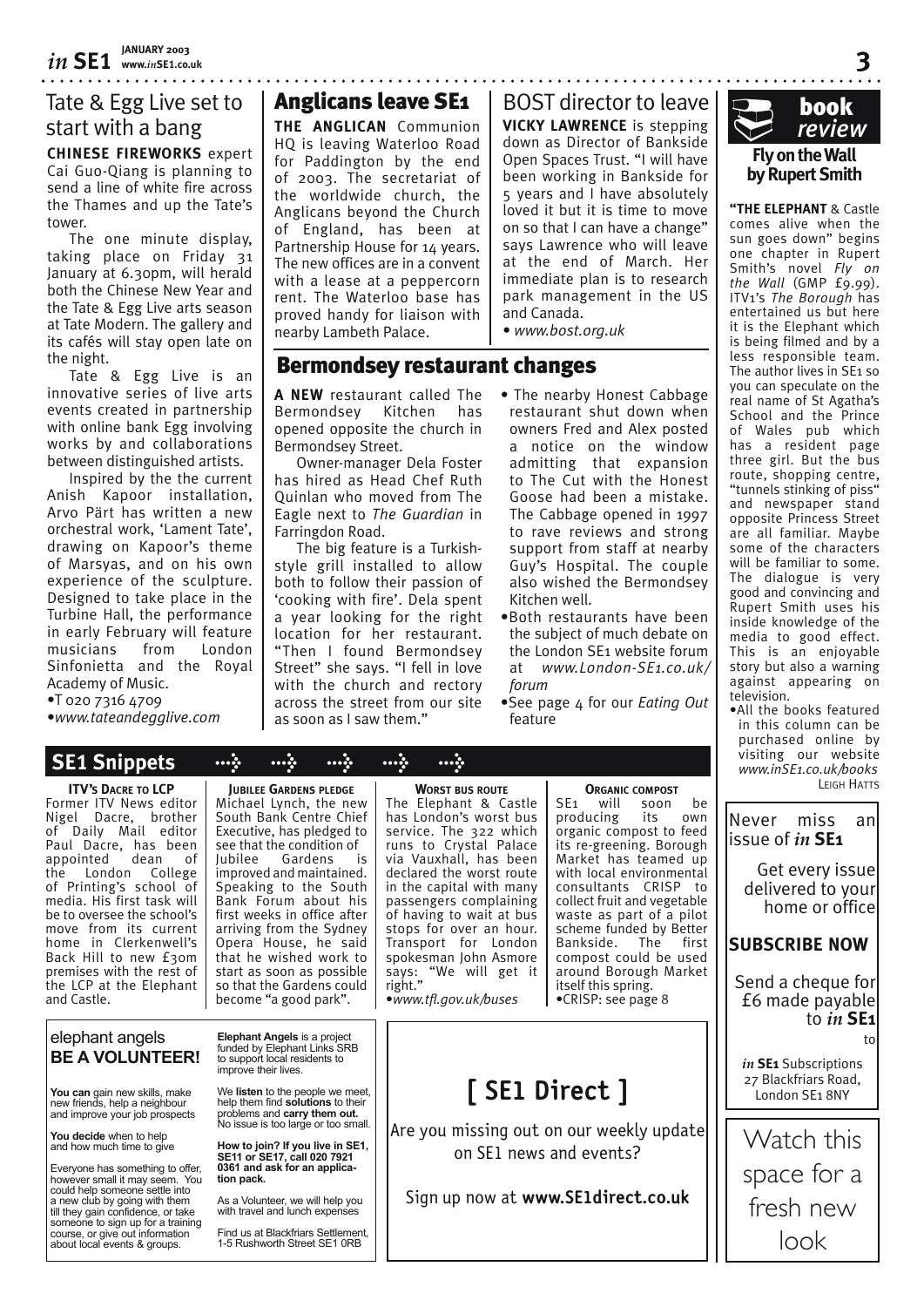

# **at the Young Vic**

**ONCE UPON** a time the fairy Goody grants a childless king and queen a baby girl but becomes piqued at being banished from the infant's christening. So begins the Young Vic's Sleeping Beauty. The main protagonist is the fairy Goody who tries to right wrongs and regain her failing magic powers. Goody, played by Helen Lymbery, entertains both adults and children and has the disturbing habit of farting every time she performs magic. The medieval music, colourful costumes and revolving set design add to the enchantment. Brimming with hilarity, Sleeping Beauty has everything a fairy tale should and its magic is totally absorbing.

•Continues at the Young Vic until Saturday 25 January.

FAROUK CAMPBELL



**STAND BY** for the annual newspaper offers for cheap lunches. Kelvin MacDonald of Bankside Restaurant admits that January can be quiet but he likes to avoid paperwork. "We could offer coupons to collect for a special discount menu but High Street stores don't make you do that so why should we? Instead we are offering a straight-forward 50% discount on lunchtime and evening dining in<br>the restaurant" All restaurant." food is half price this month so the forerib steak and chunky chips is now  $f_{4.50}$ , Cumberland sausage & mash £3.50 and the soup £2. Bankside is a rare success among the new restaurants due to its prices and good quality. •32 Southwark Bridge Rd • T 020 7633 0011

LEIGH HATTS

# **The Old Vic**

The Cut T 020 7369 1722 www.oldvictheatre.com

## **Thursday 16 January to Saturday 15 February THE TEMPEST**

*7.30pm; £10-£37.50* Acclaimed production from Sheffield's Crucible Theatre with Derek Jacobi and Daniel Evans. Directed by Michael Grandage. \_\_\_\_\_\_\_\_\_\_\_\_\_\_\_\_\_\_\_\_\_\_\_\_\_\_\_\_\_\_\_\_\_\_\_\_\_\_

# **Royal Festival Hall**

South Bank T 020 7960 4242 www.rfh.org.uk/peterpan

#### **Until Sunday 12 January PETER PAN**

*Phone to check times; £10-£25* A musical adventure with Richard Wilson as Captain Hook. Also starring Susannah York.

 $\overline{\phantom{a}}$  , and the set of the set of the set of the set of the set of the set of the set of the set of the set of the set of the set of the set of the set of the set of the set of the set of the set of the set of the s **Royal National Theatre**<br>South Bank **Logo** T 020 7452 3000 www.nationaltheatre.org.uk

#### **Until Saturday 18 January THE TALKING CURE**

other things).

*Cottesloe; 7.30pm; from £8-* Ralph Fiennes returns to the National for Christopher Hampton's new play about the relationship between Jung and Freud (among

# **Saturday 18 January to Monday 10 February THE DUCHESS OF MALFI**

*Lyttelton; 7.30pm; £10-£33* Webster's sensational tragedy charts the calamitous consequences of a young widow's refusal to obey her brothers' command never to remarry. When the spy, Bosola, is planted in her household, the trap is set which leads to exile, torture, madness and death.

# **Until Saturday 8 February ANYTHING GOES**

*Olivier; 7.15pm; from £10* Cole Porter's classic musical. The fabulous tune-filled, dance-peppered score includes *I Get A Kick Out of You*, *You're The Top*, I*t's De-Lovely*, *Blow, Gabriel, Blow, You'd Be So Easy To Love, All Through The Night* and the title number *Anything Goes*, which in both music and lyric so captures the spirit of the age.

# **Until Saturday 29 March**

# **SHE STOOPS TO CONQUER**

*Lyttelton; 7.30pm; from £10* Oliver Goldsmith's tale of class and courtship with the barmaid.

# Events for Children

**Golden Hinde** T 08700 11 8700

www.goldenhinde.co.uk

# **Saturday 25 January LIVING HISTORY EXPERIENCE**

*5pm; £33* Children with their parents can eat, sleep and live like 16th-century sailors by spending a night on the Golden Hinde. Sailors' clothes, bedding and food are provided.

\_\_\_\_\_\_\_\_\_\_\_\_\_\_\_\_\_\_\_\_\_\_\_\_\_\_\_\_\_\_\_\_\_\_\_\_\_\_ **National Film Theatre**<br>South Bank T 020 T 020 7928 3232 www.bfi.org.uk/nft

#### **Saturday 11 January MATILDA**

*3.15; £1*

Matilda loves books and learning, but her parents are too selfish to care. Starring Danny DeVito.

#### **Saturday 18 Januay THE BLACK PIRATE**

*3.15; £1*

Ahoy! Exciting pirate action as a plan for revenge turns into a daring battle for

**Theatre Cinema** A LAUGHING MATTER **Theatry 29 Matter Until Saturday 29 March**

# *Lyttelton; 7.30pm; from £10*

In her hilarious new play A Laughing Matter, April De Angelis goes behind the scenes. It's 1773 at the Theatre Royal Drury Lane. The crowd is getting restless. The leading man's unconscious. But the show must go on. Do you give them what they want? Or what they need? This irreverent version of real life events tells the story of David Garrick, Dr Johnson, Oliver Goldsmith and a risky new play called She Stoops to Conquer

*The National is offering £5 off the top three ticket prices for evening performances of She Stoops to Conquer and A Laughing Matter when you book for both shows at the same time.*

#### \_\_\_\_\_\_\_\_\_\_\_\_\_\_\_\_\_\_\_\_\_\_\_\_\_\_\_\_\_\_\_\_\_\_\_\_\_ **Southwark Playhouse**

62 Southwark Bridge Rd T 020 7620 3494 www.southwark-playhouse.co.uk

#### **Tuesday 7 January to Saturday 1 February THROUGH THE LEAVES**

*Mon-Sat 7.30pm; £10 (Mon £5; conc £6)* Simon Callow and Ann Mitchell who first appeared together in 1973 are reunited in Franz Xaver Kroetz's portrayal of a sexual relationship. Also a 9.30pm performance on Saturdays. \_\_\_\_\_\_\_\_\_\_\_\_\_\_\_\_\_\_\_\_\_\_\_\_\_\_\_\_\_\_\_\_\_\_\_\_\_

**Union Theatre**<br>eet T 020 7261 9876 204 Union Street www.uniontheatre.freeserve.co.uk

#### **Tuesday 7 to Saturday 25 January TWO UP**

*Tue-Sat 7.30pm; £10 (conc £7)* Powerful drama about two convicts trying to make the best out of a bad situation. Written by former prisoner and journalist Michael Holland.

 $\overline{\phantom{a}}$  , where the contract of the contract of the contract of the contract of the contract of the contract of the contract of the contract of the contract of the contract of the contract of the contract of the contr

**Young Vic** 66 The Cut T 020 7928 6363

# **Until Saturday 25 January**

www.youngvic.org

**SLEEPING BEAUTY** *Phone for times; £19 (conc £9.50)* The main Christmas show – see review on this page..

# **Friday 31 January to Thursday 22 February RED DEMON**

*Mon-Sat 7.30pm; £19 (conc £10)* European English language première of Japanese Hideki Noda's acclaimed play. All seats £12 on first two days.

survival. (This is a silent film with live piano accompaniment).

#### **Sunday 19 January MADELINE**

# *3.45; £1*

One small schoolgirl, her trusted friends and a brave dog team together to foil plans to sell their beloved school.

#### **Sun 12 January THE BFG**

*3.50; £1* Will the Big Friendly Giant save Sophie from being eaten in the land of the giants?

\_\_\_\_\_\_\_\_\_\_\_\_\_\_\_\_\_\_\_\_\_\_\_\_\_\_\_\_\_\_\_\_\_\_\_\_\_\_ **Tate Modern** Bankside T 020 7887 3959

# www.tate.org.uk

#### **Every Sunday START**

*11am-1pm & 3.30-5pm; free* A drop-in for those aged 5+. Explore modern art by matching clues, turning spinning discs or trying double-sided jigsaws. With brand new games for the summer, it's a fun way to discover more about the art on display. A form of identification must be produced for security. Meet in Studio 3 on Level 3.

**BFI London IMAX Cinema** The Bullring, South Bank T 020 7902 1234 www.bfi.org.uk/imax *Screenings daily 10.30am-9.30pm; £7.10 (conc £5.95; child £4.95; )*

# **SANTA VS THE SNOWMAN 3D (U)**

The first ever IMAX 3D animated Christmas feature film. 3D glasses are essential to experience being transported to the North Pole. A polar feud of hilarious proportions where ultimately friendship reigns supreme.

#### **INDIA: KINGDOM OF THE TIGER 2D (U)**

New film set against the striking backdrop of 17 different Indian cities. Tells the story of British writer, hunter and conservationist, Jim Corbett played by Christopher Heyerdahl. Daily screenings.

# **CYBERWORLD 3D (PG)**

Come face to face with your favourite characters - Bart and Homer Simpson, 'Z' from Antz, and Phig the sassy cyber babe. See *www.imax.com/cyberworld*

#### **HUMAN BODY (PG)**

With the aid of stunning computer and real-life imagery director/producer Peter Georgi allows us to witness the myriad of fascinating processes that occur within the body every day. A free exhibition includes behind the scenes photos from the award-winning film. Wednesdays only. See *www.thehumanbodyfilm.com*

# **HAUNTED CASTLE 3D (PG)**

You are beckoned to enter a castle...a haunted castle...Join Johnny as he enters the mysterious castle and begins to discover that things are not as they appear. See *www.nwave.com/hauntedcastle*

# **SPACE STATION 3D (U)**

3D IMAX-format film telling the amazing story of the greatest engineering feat since a man landed on the moon.

#### **THE LION KING 2D (U)**

*Phone for times; £9.50 (conc £7; child £7))* Disney's popular tale which follows the fortunes of a young prince in exile. With music by Tim Rice and Sir Elton John. The film has a special website at *www.disney.co.uk/ lionkingimax*

#### \_\_\_\_\_\_\_\_\_\_\_\_\_\_\_\_\_\_\_\_\_\_\_\_\_\_\_\_\_\_\_\_\_\_\_\_\_\_ **National Film Theatre**<br>South Bank<br>To<sub>20</sub> T 020 7928 3232

www.bfi.org.uk/nft

# **TWO MONTH INGMAR BERGMAN SEASON**

Ingmar Bergman is one of the single most important film-makers of the last sixty years. His catalogue of work illustrates a consistency and innovation in style unsurpassed, with films inspired by his childhood memories and an obsession with human sexuality.

This extraordinary two-month season of work includes romantic tales of teenage love (*Summer Interlude* and *Summer with Monika*), darker stories of religious scepticism (*The Seventh Seal* and *The Virgin Spring*) and his comedies (*A lesson in Love And Smiles of a Summer Night*, both ironic and full of fantastic repartee). Two extended runs include *Wild Strawberries*, one of Bergman's richest films, and *Persona*, possibly his most psychologically profound studies of modern anxieties.

The quality of Bergman's work that has most bewitched audiences around the globe is an intensity of emotion and an obscene ability to delve into the hearts and minds of his characters, portrayed by his regular players including, Liv Ullmann, Bibi Andersson and Max von Sydow.

The season contunues until Friday 28 February.

*See Events for Children for details of weeekend screenings for children.*

# **4**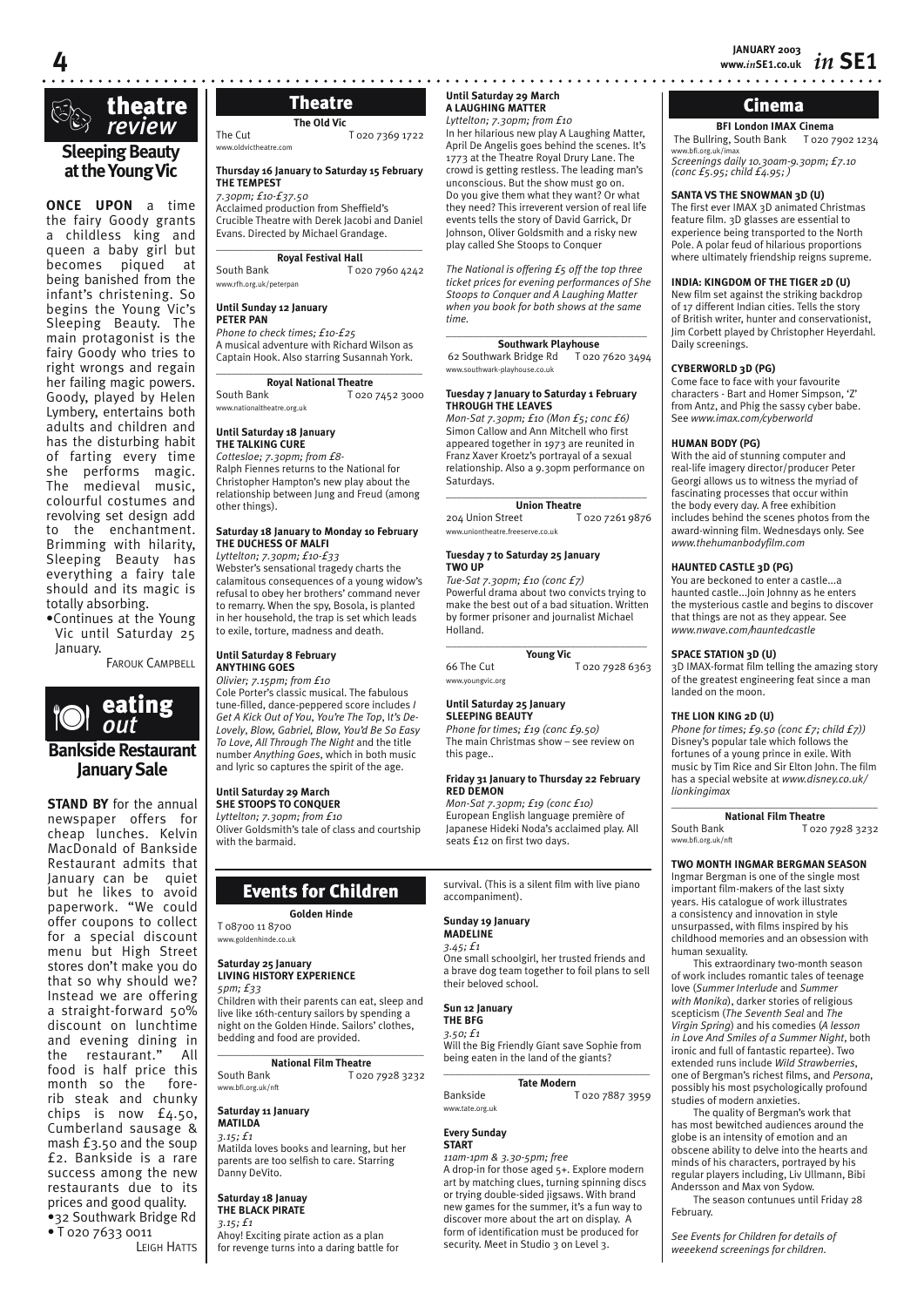#### **IANUARY 2003**  $in$  SE1 www.inSE1.co.uk

# **Exhibitions**

**Bankside Gallery** T 020 7928 7521 48 Hopton Street www.banksidegallery.cor

Until Sunday 26 January **WINTER FESTIVAL** Annual exhibition of watercolours and prints.

**bContemporary Gallery** 71 Newcomen Street T 020 7407 5900

Tuesday 21 to Friday 31 January<br>ERRORS: SONIA BRUCE Prints, drawings and small-scale sculpture

**The Bargehouse** Oxo Tower Wharf T020 7401 2255 www.oxotower.co.uk  $11$ am- $7$ nm: free

Wednesday 15 to Sunday 19 January<br>MUTINY AT THE BARGEHOUSE: LOST **PROPERTY** 11am-5pm; free

Massive cross-genre multi-media show.

# Friday 24 January to Thursday 6 February<br>DAVID BREUER-WEILL: PROJECT II

Fifty monumental paintings on topical issues.

**Bermondsey Street Gallery** T 020 7407 8522 60 Bermondsey Street

Until Tuesday 28 January **SACHA IAFRI** 

Award winning young artist whose first prize was an art scholarship to Eton.

**Design Museum Shad Thames** T 020 7940 8790 www.designmuseum.org Daily 10am -6pm (last admission 5.15pm);  $f_5.50$  (conc  $f_4$ )

Until Sunday 19 January<br>ADVENTURES OF ALUMINIUM The many uses of aluminium.

**Until Sunday 9 February DROOG DESIGN** Celebrated Dutch duo spend £30,000.

**Until Sunday 23 February UNSEEN VOGUE** Images from the Voaue magazine archive.

Essor Gallery<br>T 020 7928 3388 1 America Street www.essorgallery.com Daily 11am-5.30pm; free

Until Thursday 23 January JOHAN GRIMONPREZ Exhibition of cult video works.

Until Friday 31 January THOMAS RUFF Architectural photographs.

Friday 31 January to Saturday 29 March KILLING FRIENDS Controversial installation by Julian Hoeber.



# **COMPUTER TRAINING**

√ Start your course at any time √ Free training\* √ Flexible session times √ Free City & Guilds Certificates ✔ Friendly tutors √ New e-Quals courses ✔ All adults welcome

\* Students must be resident in the UK for 3 years or more

fa projects

**Bear Gardens** T 020 7928 3228 www.faprojects.com Tue-Fri 10am-6pm; Sat 11am-4pm

Until Friday 17 January<br>JAMES IRELAND Sculptural objects and installations.

Six artists.

Tuesday 21 January to Saturday 1 March **GROUP SHOW** 

**Imperial War Museum** Lambeth Road T 020 7416 5320 www.iwm.org.uk 10am-6pm; free

Until Saturday 25 January **DICK LEE** Paintings based on Heller's novel, Catch 22.

Until Sunday 27 April<br>ANTHEM FOR DOOMED YOUTH  $f_5$  (conc  $f_4$ ) First World War poets.

**Jerwood Space** 171 Union Street T 020 7654 0171 www.ierwoodspace.co.ul Tue-Sun 11am-6pm (Fri 8pm); free

Wednesday 15 January to Saturday 8 February JAIME GILI

Gili's work shows a fascination with speed.

**Llewellyn Alexander Fine Paintings** The Cut T 020 7620 1322 uw llewellynglexander.com Mon-Sat 10am-7.30pm; free

Thursday 9 to Saturday 25 January PETER MCARDLE Allegory and symbolism of the female figure.

**McHardy Sculpture Company** Shad Thames T 020 7403 7555 www.mchardy-sculpture.com Mon-Fri 11am-5pm; Sat & Sun 12 noon-5pm; free

#### Until Sunday 12 January **CHRISTMAS EXHIBITION** With Terry Wall's life-size footballing heroes.

**Morley Gallery** 61 Westminster Bridge Road T 020 7450 9226 ww.morleycollege.ac.uk Mon-Fri 11am-6pm (Thu 7pm); Sat 12 noon-Apm: free

Thursday 9 January to Thursday 6 February<br>LIVING IN THIS MESS

Film, video, photography and drawing. **Percy Miller Gallery** 

39 Snowsfields T02072074578 ww.percymillergallery.com Tue-Fri 11am-6pm; Sat 11am-3pm; free

Friday 17 January to Friday 28 February<br>JONATHAN PARSONS



**OPEN DAYS** Wednesday 22nd January 2003 Wednesday 29th January 2003 9am-9pm Free refreshments - all welcome

#### Printspace

2 Bear Gardens T 020 7261 9200 www.print-space.com Tue-Sun 11am-6pm: free

#### From Thursdav 16 Ianuarv **ARTISTS IN RESIDENCE**

Weekly shows featuring artists in the gallery's team of associate printmakers: 16-22 January: Justin Norcott. 23-30 January: John Tate. 31 Jan-5 Feb: Niamh Clancy.

**Purdy Hicks Gallery** 65 Hopton Street T 020 7401 0220 www.nurdyhicks.com Mon-Fri 10am-5.30pm (Wed 7pm); Sat & Sun

12 noon-5pm; free

Friday 10 January to Saturday 8 February<br>NEW WORK BY GALLERY ARTISTS The gallery will also be at ART2003 at the Business Design Centre in Islington 15-19 lanuary.

**Royal National Theatre** South Bank T 020 7452 3000 www.nationaltheatre.org.uk/exhibitions Mon-Sat 10am-11pm; free

Until Saturday 18 January **DAZZLE** Jewellery show with almost 9,000 pieces.

Monday 27 January to Saturday 29 March THE ALTERNATIVE NOMAD Fifty pictures by writer Bruce Chatwin.

**Shakespeare's Globe Exhibition** New Globe Walk T 020 7902 1500 www.shakespeares-globe.org Mon-Sun 10am-5pm; £8 (conc £6.50; child  $f_{5.50}$ 

Until Friday 31 January **ANTONY AND CLEOPATRA** 

Paintings inspired by 1999 production.

**Tate Modern** Bankside T 020 7887 8008 www.tate.org.uk Daily 10am-6pm (Fri & Sat 10pm); free

Until Sunday 9 March **EVA HESSE** 

 $f_5$  (conc  $f_4$ ) Over 130 works.

**Tom Blau Gallery** Queen Elizabeth Street T 020 7378 1300 www.tomblaugallery.com Mon-Fri 10am-6pm: Sat 12noon-5pm

Until Saturday 11 January **TWIST AND SHOUT!** The Sixties in vintage photographs including Twiggy and the Beatles.

Thursday 16 January to Thursday 20 February **COASTLINE** 

Roy Mehta shows 22 large colour photographs of the coast and its people from Brighton to the Outer Hebrides.

New e-Quals modules, choose from: Internet Desktop Publishing **Presentation Graphics Word-Processing Spreadsheets** .<br>Database E-mail Call us now to reserve you

# Tel: 020 7231 6456

The Southwark Learning Shop Ist Floor, Universal House southwark 294-304 St James Road colege Bermondsey, London SEI 5JX Opening hrs: Mon-Thurs: 9am-9pm, Fri-Sat: 9am-5pm



. . . . . . . . . . . . . . . . . . . .

**EXHIBITION THE** at the Globe begins with a guided history of the recreation of the Globe, begun by Sam Wanamaker, and includes a timeline of the current theatre from 1949. The displays continue with details about Shakespeare's Bankside and includes not only information about the Globe, Rose, and Swan theatres but also Southwark Cathedral. Intermingled among the pictures, models, and writings are costumes from Globe productions. interactive touch-screen animations and short videos. A tour of the Globe theatre is included. .This month there

is an additional art exhibition. See listing on this page. .Open daily.

·Admission £5-8.

JENNIFER CLAPP



# Iceland gets a makeover

**WHILST WE** wait for the new Sainsbury's in Stamford Street to open in 2005 we now have relaunched Iceland  $\overline{a}$ in Lower Marsh. It's surprising to find cups of coffee, newspapers and flowers on sale but one must question whether there is really room for these items which are already available nearby. Indeed there are two newsagents within yards. It's also difficult for two-way traffic in the very narrow aisles. But there is more stock than before and plenty of discount offers such as three bottles of wine for £10 and cheese bargains. Best of all the opening hours have improved. And there is a free delivery service if you spend more than  $f_{25}$ . ·112-113 Lower Marsh ·T 020 7620 3620

**MATTHEW BROOKE**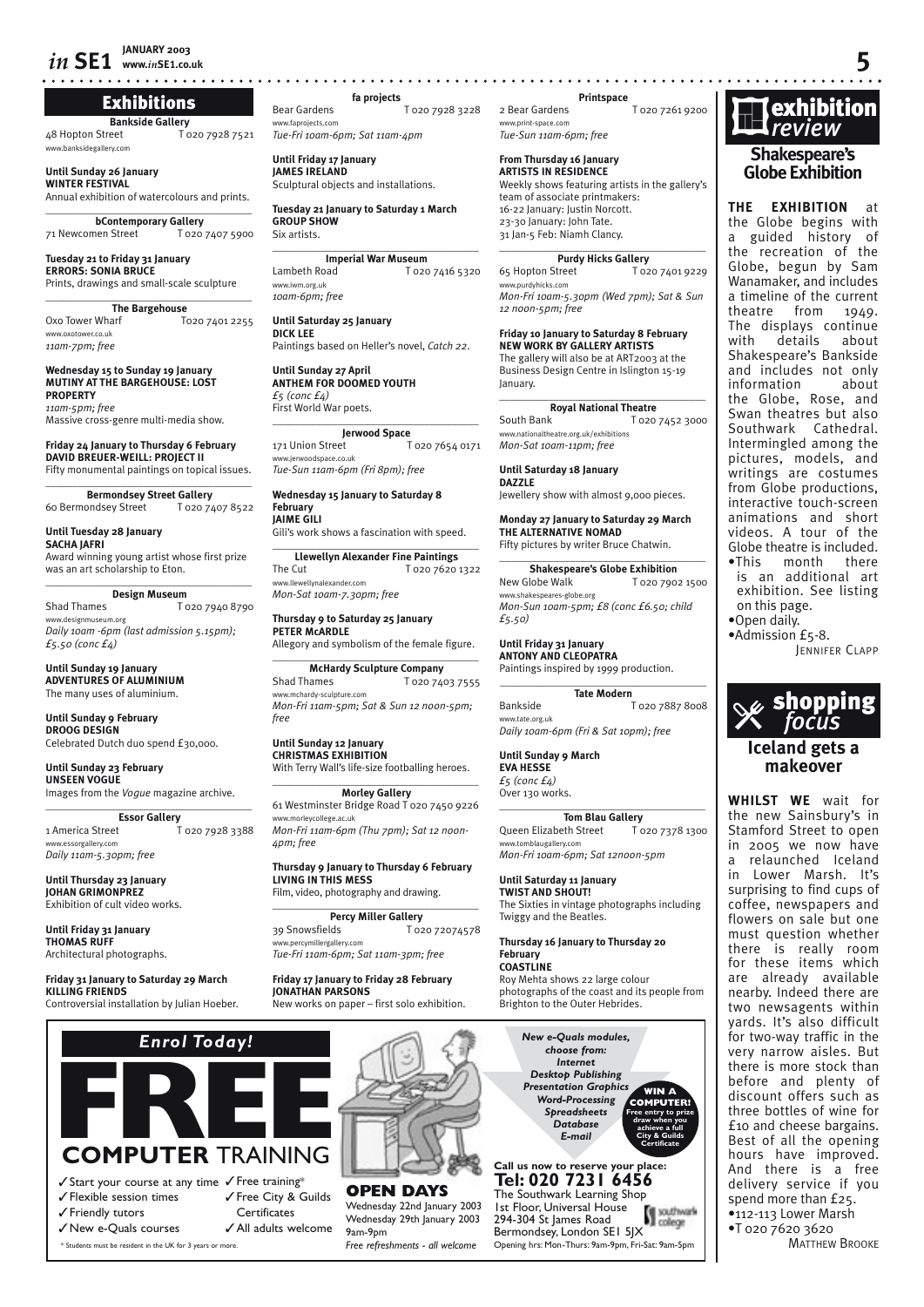# **LETS scheme for Southwark enivronment**<br> *watch* <sup>γ</sup>∕∕∆

**IN DECEMBER** we featured the launch of a Time Bank in Waterloo, an exciting new community scheme. However, for those not in the immediate Waterloo area there is an equally excellent Southwark LETS scheme which is not dissimilar to the Time Bank scheme. To be eligible to join you have to live in Southwark and be able to offer some kind of service. This could be anything from cat sitting to chiro-practice. You are then entered on a membership directory which lists all services available. Unlike the Time Bank scheme there is no broker. Members contact each other directly for whatever service they need. No money is exchanged you are paid in Pecks and your account debited or credited accordingly. The Southwark branch was formed ten years ago by four members of the local Friends of the Earth. Now there are around 180 members. One SE1 member reports: "LETS has transformed my life. I have been able to have reflexology treatment and carpentry jobs done in my home. I' ve also made lots of new friends and discovered I have a lot to offer other people." There are regular social meetings so you get a chance to meet the service providers. Both LETS and Time Bank schemes are a boon for those on limited incomes. They are also a valuable community resource which binds people together in an increasingly fragmented and materialistic society. Looking at the headlines these alternatives to a money dominated economy will be much in demand as we move into 2003.

- Waterloo Time Bank 020 7928 5029
- Southwark LETS *ladylyndhurst@hotmai l.com* **ANNE CRITCHLEY**

Music

# **Southwark Cathedral**

Montague Close T 020 7367 6700 www.dswark.org/cathedral

#### **Every Monday LUNCHTIME ORGAN RECITAL** *1.10pm; free*

Mon 6: **Opening Recital** Mon 13: **Ian Keatley** (Southwark Cathedral) Mon 20: **Stephen Disley** (Southwark Cathedral)

Mon 27: **Peter Wright** (Southwark Cathedral)

#### **Every Tuesday LUNCHTIME RECITAL**

*1.10pm; free*

#### Tue 7: **Sophia Grech** (mezzo soprano) & **Richard Chapman** (classical guitar) Tue 14: **Musica Cantata** (choir), **Steven Grahl**  (organ) with **Tansy Castledine** (conductor) Tue 21: **Helen Neilson** (cello) & **Claire Capps** (piano)

Tue 28: **City Lit Institute students**

**St George's RC Cathedral**<br>Lambeth Road **T** 020.7 T 020 7928 5256 www.southwark-rc-cathedral.org.uk

# **Saturday 18 January**

Organ recital by Ben Saul of St George's Cathedral. The full programme of recitals resumes in February.

# Special Church Services

**Christ Church Southwark**<br>
riars Road<br>
T 020 7928 3970 27 Blackfriars Road www.christchurchsouthwark.org.uk

#### **Every Thursday EUCHARIST**

*1.10pm* Thirty minute lunchtime Eucharist. Refreshments available in the Vaughan Room afterwards.

*\_\_\_\_\_\_\_\_\_\_\_\_\_\_\_\_\_\_\_\_\_\_\_\_\_\_\_\_\_\_\_\_\_\_\_\_\_\_* **Crossway's URC Church**<br>New Kent Road To20 T 020 7703 7803

#### **Thursday 23 January UNITY SERVICE**

*7pm* A service for the Week of Prayer for Christian Unity organised by the churches of North Southwark. See also events at St John's Waterloo and Southwark Cathedral.

*\_\_\_\_\_\_\_\_\_\_\_\_\_\_\_\_\_\_\_\_\_\_\_\_\_\_\_\_\_\_\_\_\_\_\_\_\_\_*  **St John's Waterloo** Waterloo Road T 020 7928 2003 www.stjohnswaterloo.co.uk

#### **Sunday 26 January CHURCHES TOGETHER** *3pm*

Following the Wekk of Prayer for Christian Unity, North Lambeth & District Churches Together hold their annual general meeing followed by an ecumenical service to which all are invited.

**St John's Waterloo**<br>To<sub>2</sub> T 020 7928 2003 ww.stjohnswaterloo.co

# **Wednesday 22 January PURCELL & THE PLAYS**

*1pm; free* Premiere of a new work written and devised by Deborah Mason and Jane de Florez and featuring passionate, wonderful and witty songs by Henry Purcell, with dramatised extracts from little-known Restoration Theatre plays from which the songs are taken. Songs and text performed by Jane de Florez and Deborah Mason. Anna Langley

 $\overline{\phantom{a}}$  , and the set of the set of the set of the set of the set of the set of the set of the set of the set of the set of the set of the set of the set of the set of the set of the set of the set of the set of the s **Royal National Theatre**<br>**Royal National Tozo** 

T 020 7452 3000 www.nationaltheatre.org.uk

accompanies skilfully on lute.

## **Weekdays SELECTED FOYER MUSIC**

*6pm; free* Mon 13: **Stewart Curtis** Tue 14: **Gareth Williams Trio** (jazz) Wed 15: **Paul Malsom**  Thu 16: **Eriko Ishihara Duo** (jazz) Fri 17: **Davide Sanna** (folk) Mon 20: **Lawson/Lavelle Duo** (jazz) Tue 21: **Sergei Pachnine**  Wed 22: **Viper's Dream** (hot club jazz) Thu 23: **Kelly Dickson Trio** (jazz) Fri 24: **Abdelkader Saadoun**  Mon 27: **Valentin Schiedermair** (piano) Tue 28: **Emma Blake Quartet** (jazz)

# **Southwark Cathedral**

Montague Close T 020 7367 6700 www.dswark.org/cathedral

#### **Saturday 11 January SERVERS' FESTIVAL**

*12 noon* Service attended by servers from churches within the Southwark diocese.

## **Wednesday 15 January CHORAL EVENSONG**

*4pm* Live broadcast on BBC Radio 3. Those wishing to be present should be at the cathedral by 3.45pm.

# **Sunday 19 January CHORAL EUCHARIST**

*11am* The preacher, on this second day of the Week of Prayer for Christian Unity, is James Cronin, Dean of St George's Roman Catholic Cathedral.

#### **Monday 20 January PRAYER FOR UNITY** *12 noon*

South London Church Leaders gather in the Harvard Chapel for prayer to mark the Week of Prayer for Christian Unity.

**Sunday 26 January COMPLINE** *6.30pm* Compline and Benediction.



The Queen's Walk T 020 7983 4100 www.london.gov.uk

# **Saturday 4, Sunday 5, Saturday 18, Sunday 19 January, Saturday 1 & Sunday 2 February OPEN DAY: LONDON'S LIVING ROOM**

*Saturday 9am-1pm, Sunday 5 2pm-6pm; free* More opportunities to visit London's Living Room, the viewing area at the top of City Hall. Visitors are advised to call the Public Liason Unit on the number above as these dates are liable to change at short notice.

**\_\_\_\_\_\_\_\_\_\_\_\_\_\_\_\_\_\_\_\_\_\_\_\_\_\_\_\_\_\_\_\_\_\_\_\_\_**

**Oxo Tower Wharf**<br>Street T 020 7401 2255 Bargehouse Street www.oxotower.co.uk

#### **Saturday 18 & Sunday 19 January SALE WEEKEND**

Weekend of special offers at the Oxo Tower's designer studios. Fusion Design are offering 30% off all stock and fantastic 3 for 2 offers. Hortense Suleyman is giving an opportunity to snap up her slight second at half price. Caterina Fadda has 10% off complete sets of her popular Cellule tablewear. Luna mugs and slight seconds are half price in Bodo Sperleins studio. Black and Blum have a 25% discount on selected lines including their Little Devil lights. Little Badger's sale gives up to 30% off their children's wear range **\_\_\_\_\_\_\_\_\_\_\_\_\_\_\_\_\_\_\_\_\_\_\_\_\_\_\_\_\_\_\_\_\_\_\_\_\_**

# **Tate Modern**

Bankside T 020 7887 8008

## **Friday 31 January TATE & EGG LIVE: CAI GUO-QIANG**

www.tate.org.uk

*6.30pm* A line of white fire will run across the Thames

to Tate Modern in one minute to mark both the Chinese New Year and the launch of a Tate & Egg Live arts season at Tate Modern. 45 year old Cai has already staged a similar show in Vienna. Tate Modern and its cafés will stay open late on the night. • *www.tateandegglive.com*

# **[ SE1 Direct ]**

Are you missing out on our weekly update on SE1 news and events?

Sign up now at **www.SE1direct.co.uk**

**Morley College** *Lifelong learning for adults in the London area*



**Get Out, Get a Life, Join a Course**

**Learn a language, throw a pot, play an instrument, sing in a choir, write a novel, dance the tango, paint a picture, meditate or massage, exercise your body & your mind at Morley College**

*To obtain further information about any of our courses ring 020 7928 8501 or look at our website*

**Morley College, 61 Westminster Bridge Road, London SE1 7HT Tel** 020 7928 8501 **Fax**: 020 7928 4074 **General Email**: enquiries@morleycollege.ac.uk **Web**: www.morleycollege.ac.uk Morley College Ltd is a company limited by guarantee registered in England No. 2629936. Reg Charity No. 1928623

\_\_\_\_\_*\_\_\_\_\_\_\_\_\_\_\_\_\_\_\_\_\_\_\_\_\_\_\_\_\_\_\_\_\_\_\_\_\_*

**LUNCHTIME RECITAL**

*1.05pm; free*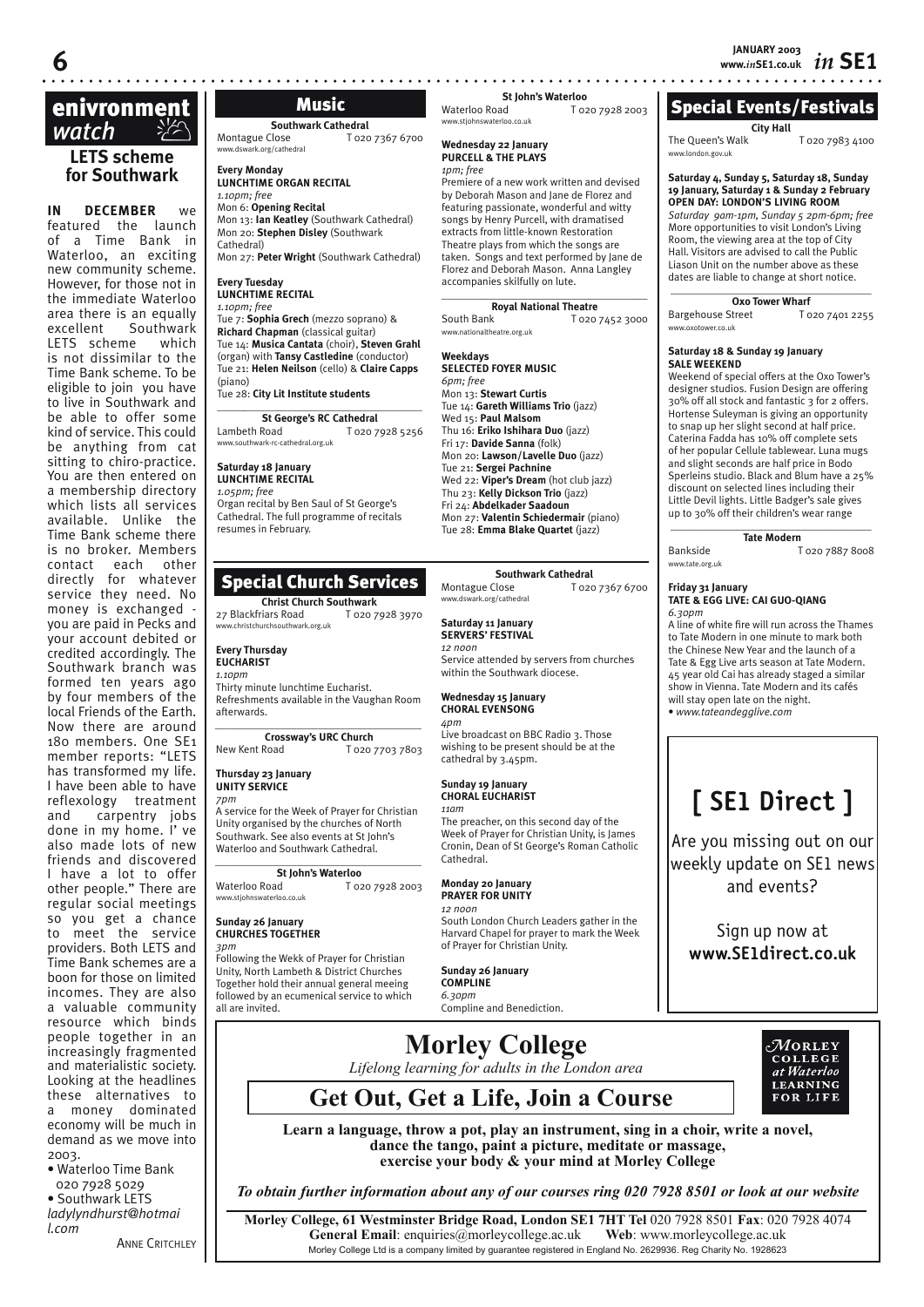# Talks, Lectures, Meetings

**Calder Bookshop** 51 The Cut T 020 7633 0599

www.calderpublications.com

#### **Thursday 9 January THE POETRY OF DEREK MAHON**

*6.45pm; £3 (conc £1) includes a glass of wine*  The distinguished Irish poet Derek Mahon will talk about his work and, together with the actor Peter Marinker, will read extracts from his poetry. Born in Belfast in 1941, Mahon studied at Trinity College, Dublin, and the Sorbonne. A member of the Aosdána, he has received numerous awards including the Irish Academy of Letters Award and the Scott Moncrieff translation prize. Seamus Heaney says: "There is a copiousness and excitement about his poems found only in work of the highest order."

#### **Thursday 16 January A CAN OF MADNESS**

*6.45pm; £3 (conc £1) includes a glass of wine*  Jason Pegler and representatives from Mad Pride discuss modern issues and culture with particular relevance to Pegler's groundbreaking book *A Can of Madness* which documents his own experiences in mental institutions and raises questions about our treatment of those suffering.

#### **Thursday 23 January A JAMES JOYCE EVENING**

*6.45pm; £3 (conc £1) includes a glass of wine*  Actors Angela Pleasence and Peter Marinker read from *Ulysses* and other works by James Joyce followed by a discussion about the importance and relevance of the writer today.

# **Thursday 30 January**

# **DEDWYDD JONES on DAVID JONES**

*6.45pm; £3 (conc £1) includes a glass of wine*  David Jones is one of the major poets of the last century whose reputation has fallen into neglect over the last forty years. The Welsh writer and critic, Dedwydd Jones, talks about his compatriot and there will be readings from his work.

 $\overline{\phantom{a}}$  , and the set of the set of the set of the set of the set of the set of the set of the set of the set of the set of the set of the set of the set of the set of the set of the set of the set of the set of the s **Old Operating Theatre, Museum & Herb Garret**<br>9a St Thomas' Street T 020 7955 4791 www.thegarret.org.uk

#### **Sunday 12 January THE BLADE & THE BONE**

*2.30pm; £3.75 (conc £2.75)* A lecture in the old operating theatre of St Thomas' Hospital demonstrating the ordeal

of Victorian surgery when the patient's only relief was the speed of the surgeon's knife. 2003 marks the 300th anniversary of the church building which houses the museum (see page 1).

\_\_\_\_\_\_\_\_\_\_\_\_\_\_\_\_\_\_\_\_\_\_\_\_\_\_\_\_\_\_\_\_\_\_\_\_\_\_ **Southwark &Lambeth Archaeological Society** Hawkstone Hall, Kenning ton Road

#### **Tuesday 28 January MERTON PRIORY**

*7.30pm; £1 (refreshments from 7pm)* David Saxby talks about the excavations at Merton Priory near Colliers Wood tube station, which are now partly under a car park. The priory, built beside the River Wandle, was founded in 1114. Among those educated there were St Thomas Becket, Walter de Merton, who founded Merton College Oxford and Nicholas Breakspeare, the only English Pope.

# Guided Walks & Tours

**City Secrets Walks**

T 020 8348 9022

# **Mondays & Fridays SHAKESPEARE CITY WALK**

*Meet 11am Blackfriars Station; £6* Shakespearean actor and researcher Declan McHugh leads a 90 minute guided walk along the Thames Path featuring buildings and streets connected with William Shakespeare and his plays. Declan quotes Shakespeare saying: "I summon up remembrance of things past."

 $\overline{\phantom{a}}$  , and the set of the set of the set of the set of the set of the set of the set of the set of the set of the set of the set of the set of the set of the set of the set of the set of the set of the set of the s

**The Lambeth Walk** T 020 7435 4782

#### **Every Tuesday THE LAMBETH WALK**

*Meet 11am Lambeth North Station; £5 (conc £4)*

Joy and Sylvia lead a walk featuring pineapples, The Railway Children, the Stars & Stripes and a famous pottery. A regular weekly event led by enthusiastic local experts.

\_\_\_\_\_\_\_\_\_\_\_\_\_\_\_\_\_\_\_\_\_\_\_\_\_\_\_\_\_\_\_\_\_\_\_\_\_\_ **Stepping Out**

T 020 8881 2933 www.walklon.ndirect.co.uk

**Every Sunday**

**BROTHELS, BISHOPS & BARDS**

*Meet 11am at Monument Station; £5 (conc £4)* Hear Bankside tales about geese that were not birds, stews that were not food and a notorious prison at a bishop's house in Clink Street.



**something to say and they** 

**BROCHURES** Communication

**BUSINESS CENTRE**

**Fax 020 7403 5411**

# **SOULITSTUE**<br> *diary* **diary diary** The exceptionally quiet southside

Christmas holiday may have given us an indication of how pleasant the roads will be when the Congestion Charge is introduced. For at least 16 days the traffic levels have been much lower than in August. But there is another question to be asked about the Charge. Will it operate during the next Christmas holiday and make the streets even quieter? Some residents hope so.

\* \* \*

London may have been quiet but the churches<br>had well attended well attended carol services and good congregations for midnight mass. Southwark Cathedral was packed for the Epiphany when the Three Kings arrival at Bethlehem was celebrated. The crib, with the Kings now added, will remain in the cathedral for all of January. It was specially sculpted for Southwark by Alec Worster in 1995.

\* \* \* Missing from the Cathedral was Canon Helen Cunliffe who has just spent a Christmas without any church duties. Her unusual Christmas break comes to an end at 4pm on Saturday 11 January when she goes to St Albans Cathedral to be installed as Archdeacon of St Albans. Some of her Borough and cathedral parishioners are hoping to be present.

\* \* \* Sainsbury's Drury House has at last begun to be<br>demolished opening demolished up old views. It is now possible to see the wedding cake spire of St Bride's Church as you walk north up Blackfriars Road. In the 18th century the Fleet Street church was a landmark from the market gardens on land now occupied by The Cut and the Church Commissioners' cottages. As late as the 1970s it was possible to see the church from Chancel Street. The view is now blocked by the Express building.



Online restaurant bookings

# St Jude's Pre-school Playgroup

# *Early learning for Under 5s*

# *Places available now!*

Opening times: Full day: Mon and Wed 09.15 – 03.15 Mornings: Tue/Thu/Fri 09.15 – 12.15

For more information contact: Carole McCarthy or Vi Smith St Jude's Pre-school Playgroup, The Crypt, St. Jude's Church, St. George's Road, London SE1 6EZ. Tel: 020 7928 4534 Email: stjudesca@aol.com

# **Blackfriars Wine Bar**

 **The South Bank's best kept secret invites you to discover the charm of an** *authentic* **WINE BAR**

**We have an extensive range of over 100 different wines from the Old and New World**

**Luncheon and snacks available Open 10am till late Monday to Friday**

**ARCH 80, SCORESBY STREET, SOUTHWARK LONDON SE1 TEL: 020 7928 0905**

3 mins from Southwark station • 5 mins from Tate Modern